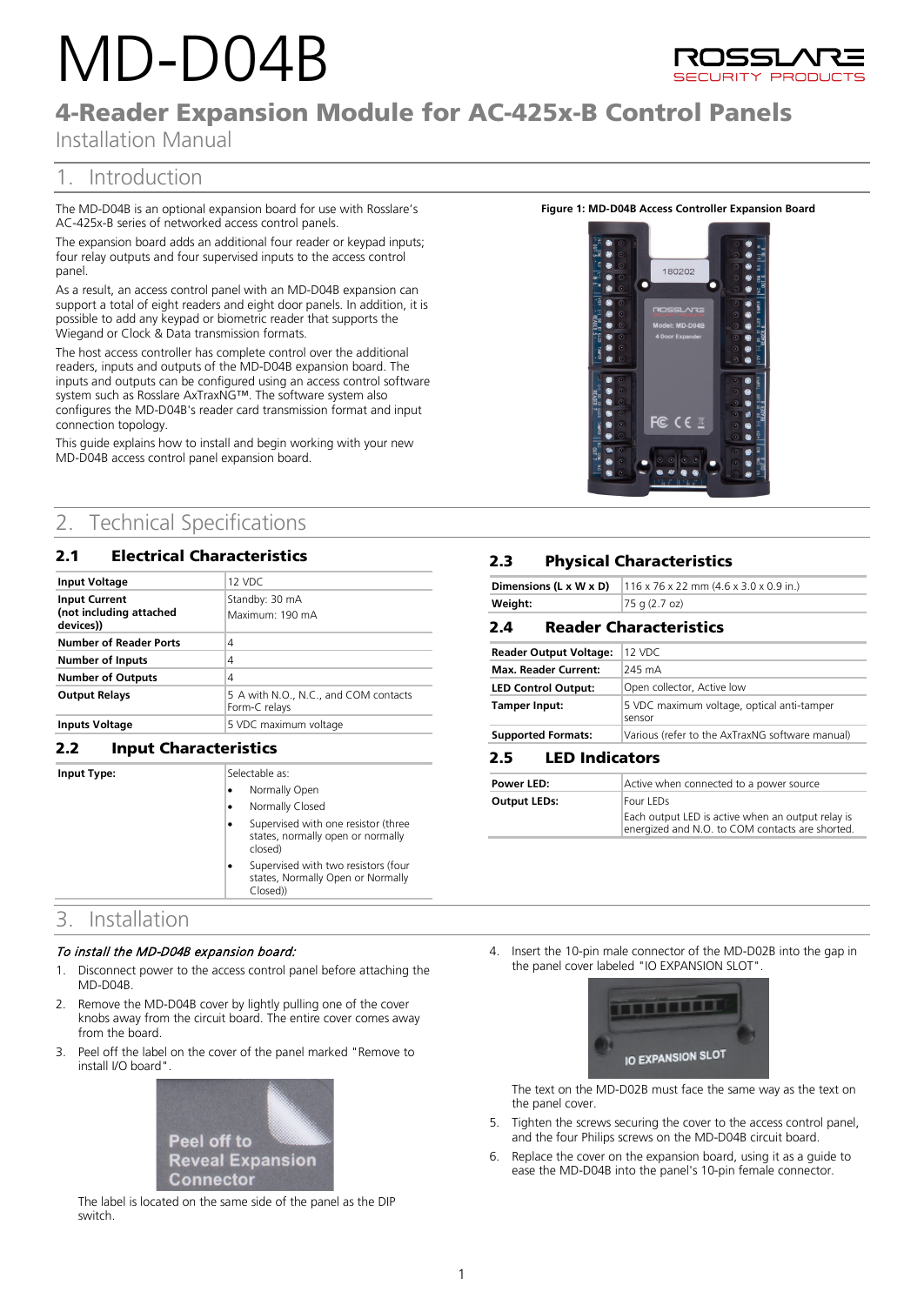# 4. Wiring Instructions

## 4.1 Input Wiring Options

There are six input wiring options:

- Normally Open
- Normally Closed
- Normally Open Supervised with one or two resistors
- Normally Closed Supervised with one or two resistors
- Normally Open Switch
- Normally Closed Switch

<span id="page-1-0"></span>[Figure 3](#page-1-0) shows the normally open input connection.



<span id="page-1-1"></span>[Figure 4](#page-1-1) shows the normally closed input connection.



[Figure 5](#page-1-2) shows the normally open supervised input connection with single resistor.

#### <span id="page-1-2"></span>**Figure 4: Normally Open Supervised Inputs with Single Resistor**



Normally Open Supervised inputs with one resistor must be connected with an 8.2K resistor in parallel to the input switch contacts.

Always wire resistors on the input switch and not on the terminal block. Note

[Figure 6](#page-1-3) shows the normally open supervised input connection with double resistor.

#### <span id="page-1-3"></span>**Figure 5: Normally Open Supervised Inputs with Double Resistor**



Normally Open Supervised inputs with two resistors must be connected with an 8.2K resistor in parallel and a 2.2K resistor in series to the input switch contacts.

# 5. Using the MD-D04B

## 5.1 Operating the MD-D04B

The access control panel detects the MD-D04B expansion board when it powers up. When defining the panel in the access control panel's PC application (such as AxTraxNG™), select the option designating the panel name with a designation of "MD-D04B".

Readers, inputs, and outputs must be defined using the access system software. Readers connected through an MD-D04B are recognized as "Reader 5","Reader 6","Reader 7", and "Reader 8" in the software system.

Define each input's type and make sure the connection is compatible with the input wiring. When selecting inputs and outputs from the

[Figure 7](#page-1-4) shows the normally closed supervised input connection with single resistor.

#### <span id="page-1-4"></span>**Figure 6: Normally Closed Supervised Input with Single Resistor**



Normally Closed Supervised inputs with a single resistor must be connected with a 2.2K resistor in series to the input switch contacts. [Figure 8](#page-1-5) shows the normally closed supervised input connection with double resistor.

<span id="page-1-5"></span>**Figure 7: Normally Closed Supervised Input with Double Resistors**



Normally Closed Supervised inputs with two resistors must be connected with an 8.2 K resistor in parallel and a 2.2 K resistor in series to the input switch contacts.

#### 4.2 Outputs

Electrical devices can be switched using the voltage free relay contacts. Rosslare recommends using suppression diodes for all outputs that are connected to inductive loads and activated by DC current, such as Magnetic Lock ("Maglock") or door strike devices.

Each suppression diode must be connected near its inductive load. Always attach the diode's cathode to the +V terminal of the load. Attach the diode's anode to the –V terminal.

For more information, refer to your access controller's Installation and User Guide.

## 4.3 Readers

The reader terminal supports the reader's two data lines. For Wiegand readers, these are data lines D0 and D1. For Clock & Data readers, D0 is the DATA line and D1 is the CLOCK line.

There is also support for a tamper signal input from the reader and for one LED control output to the reader.

Proximity and keypad readers are supplied with a limited cable. The color of the cable cover represents the cable's function.

In general, the cable length should be no more than 150 m with an 18 AWG cable. Refer to each reader's installation guide for specific details. Readers connected through an MD-D04B are recognized as "Reader 5","Reader 6","Reader 7", and "Reader 8" in the software system.

[Figure 9](#page-1-6) shows the wiring for Readers 3 and 4, respectively.

**Figure 8: Wiring for Readers 3 and 4**

<span id="page-1-6"></span>

software, note that input and output type and function in the access control software normally reflect the host access control panel's general purpose inputs and outputs.

When using AxTrax, define input types from the "Inputs" tree menu. Input and output functions are defined using the "Links" element within each "Panel" tree menu item.

For more information, refer to the AxTraxNG Software Manual.